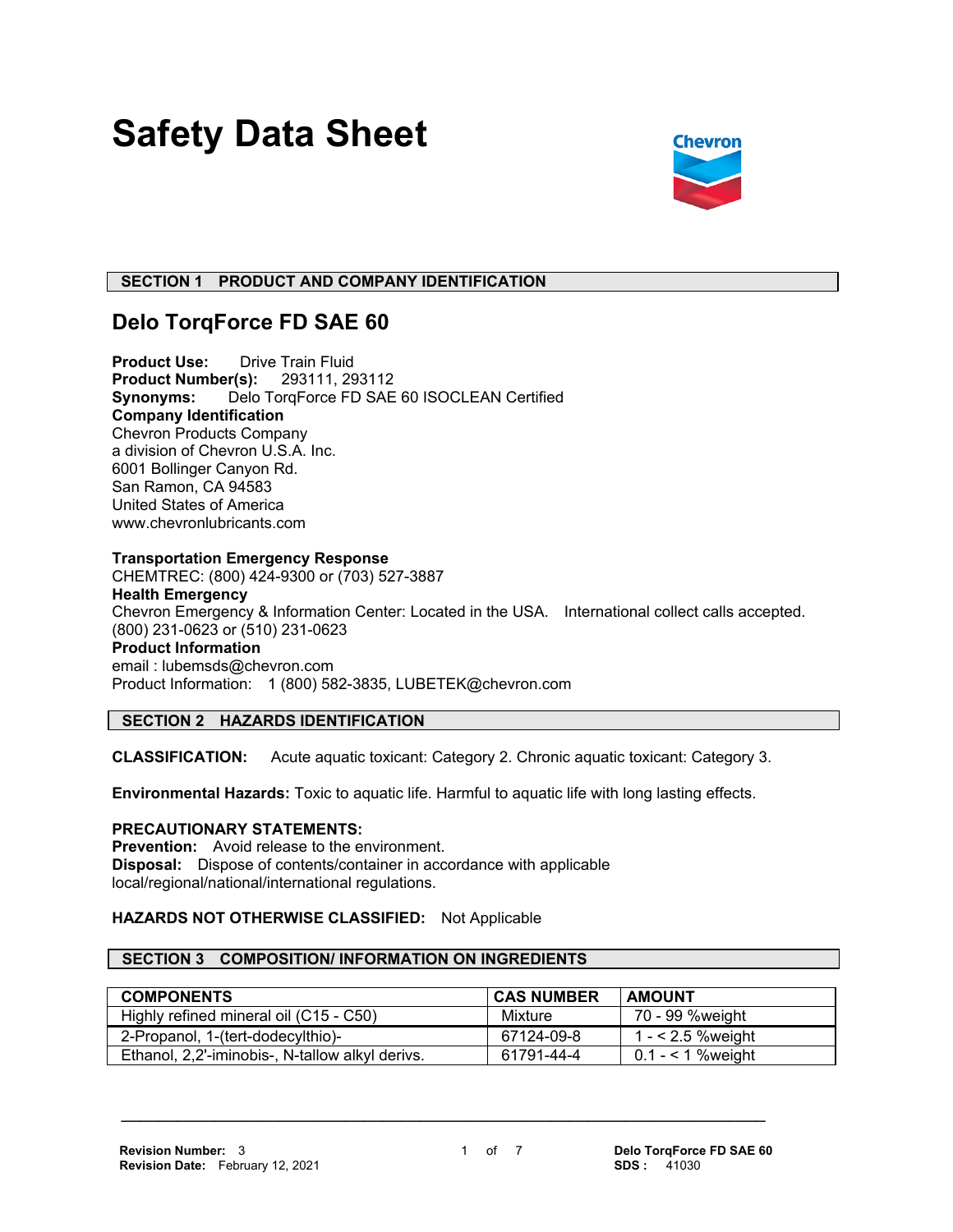# **SECTION 4 FIRST AID MEASURES**

#### **Description of first aid measures**

**Eye:** No specific first aid measures are required. As a precaution, remove contact lenses, if worn, and flush eyes with water.

**Skin:** No specific first aid measures are required. As a precaution, remove clothing and shoes if contaminated. To remove the material from skin, use soap and water. Discard contaminated clothing and shoes or thoroughly clean before reuse.

**Ingestion:** No specific first aid measures are required. Do not induce vomiting. As a precaution, get medical advice.

**Inhalation:** No specific first aid measures are required. If exposed to excessive levels of material in the air, move the exposed person to fresh air. Get medical attention if coughing or respiratory discomfort occurs.

#### **Most important symptoms and effects, both acute and delayed IMMEDIATE HEALTH EFFECTS**

**Eye:** Not expected to cause prolonged or significant eye irritation.

**Skin:** Contact with the skin is not expected to cause prolonged or significant irritation. Contact with the skin is not expected to cause an allergic skin response. Not expected to be harmful to internal organs if absorbed through the skin.

**Ingestion:** Not expected to be harmful if swallowed.

**Inhalation:** Not expected to be harmful if inhaled. Contains a petroleum-based mineral oil. May cause respiratory irritation or other pulmonary effects following prolonged or repeated inhalation of oil mist at airborne levels above the recommended mineral oil mist exposure limit. Symptoms of respiratory irritation may include coughing and difficulty breathing.

### **DELAYED OR OTHER HEALTH EFFECTS:** Not classified

**Indication of any immediate medical attention and special treatment needed** Not Applicable

### **SECTION 5 FIRE FIGHTING MEASURES**

**EXTINGUISHING MEDIA:** Use water fog, foam, dry chemical or carbon dioxide (CO2) to extinguish flames.

#### **PROTECTION OF FIRE FIGHTERS:**

**Fire Fighting Instructions:** This material will burn although it is not easily ignited. See Section 7 for proper handling and storage. For fires involving this material, do not enter any enclosed or confined fire space without proper protective equipment, including self-contained breathing apparatus. **Combustion Products:** Highly dependent on combustion conditions. A complex mixture of airborne solids, liquids, and gases including carbon monoxide, carbon dioxide, and unidentified organic compounds will be evolved when this material undergoes combustion. Combustion may form oxides of: Sulfur.

### **SECTION 6 ACCIDENTAL RELEASE MEASURES**

**Protective Measures:** Eliminate all sources of ignition in vicinity of spilled material.

**Spill Management:** Stop the source of the release if you can do it without risk. Contain release to prevent further contamination of soil, surface water or groundwater. Clean up spill as soon as possible, observing precautions in Exposure Controls/Personal Protection. Use appropriate techniques such as applying non-combustible absorbent materials or pumping. Where feasible and appropriate, remove contaminated soil. Place contaminated materials in disposable containers and dispose of in a manner consistent with applicable regulations.

**Reporting:** Report spills to local authorities and/or the U.S. Coast Guard's National Response Center at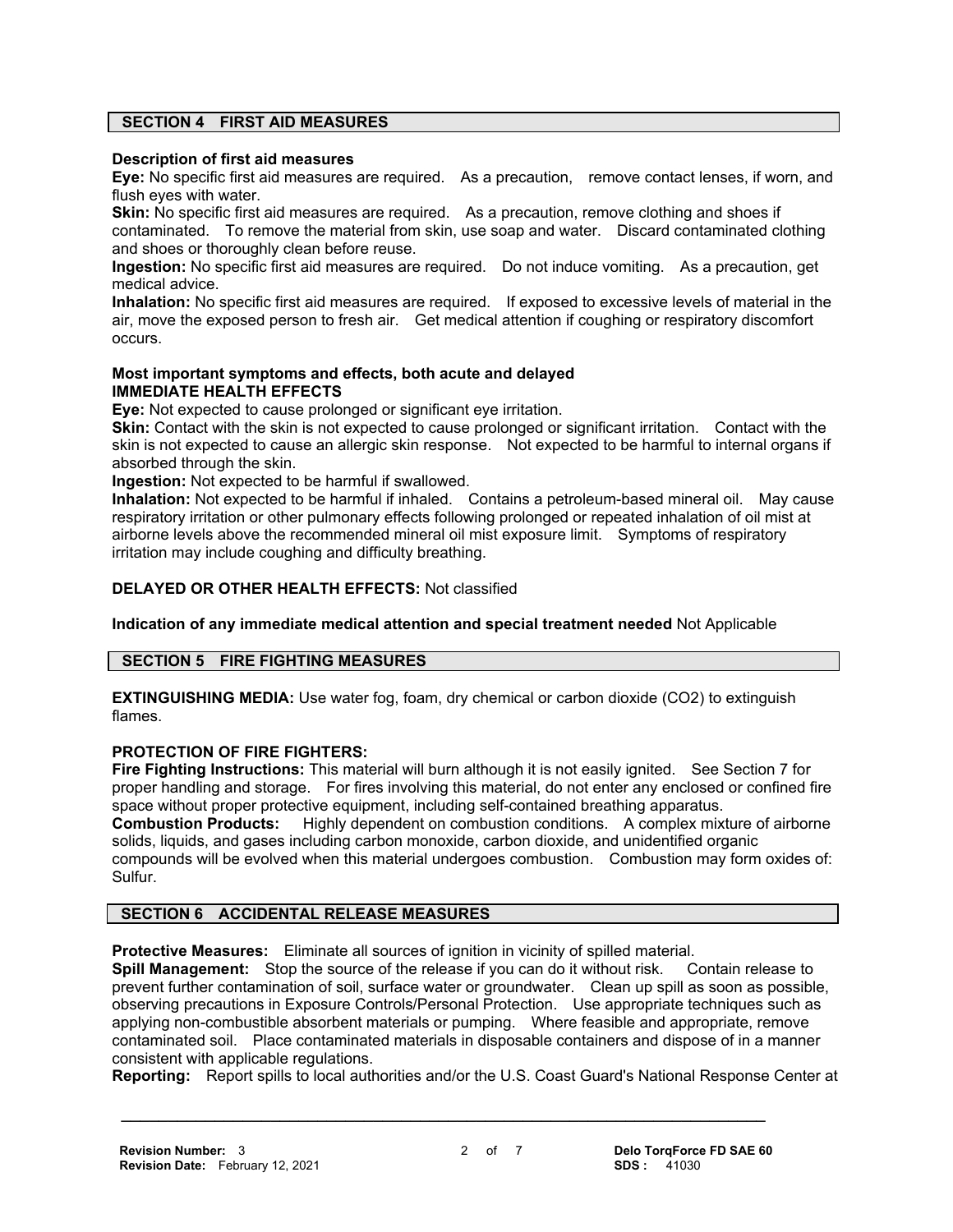(800) 424-8802 as appropriate or required.

# **SECTION 7 HANDLING AND STORAGE**

**General Handling Information:** Avoid contaminating soil or releasing this material into sewage and drainage systems and bodies of water.

**Static Hazard:** Electrostatic charge may accumulate and create a hazardous condition when handling this material. To minimize this hazard, bonding and grounding may be necessary but may not, by themselves, be sufficient. Review all operations which have the potential of generating and accumulating an electrostatic charge and/or a flammable atmosphere (including tank and container filling, splash filling, tank cleaning, sampling, gauging, switch loading, filtering, mixing, agitation, and vacuum truck operations) and use appropriate mitigating procedures.

**Container Warnings:** Container is not designed to contain pressure. Do not use pressure to empty container or it may rupture with explosive force. Empty containers retain product residue (solid, liquid, and/or vapor) and can be dangerous. Do not pressurize, cut, weld, braze, solder, drill, grind, or expose such containers to heat, flame, sparks, static electricity, or other sources of ignition. They may explode and cause injury or death. Empty containers should be completely drained, properly closed, and promptly returned to a drum reconditioner or disposed of properly.

#### **SECTION 8 EXPOSURE CONTROLS/PERSONAL PROTECTION**

#### **GENERAL CONSIDERATIONS:**

Consider the potential hazards of this material (see Section 2), applicable exposure limits, job activities, and other substances in the work place when designing engineering controls and selecting personal protective equipment. If engineering controls or work practices are not adequate to prevent exposure to harmful levels of this material, the personal protective equipment listed below is recommended. The user should read and understand all instructions and limitations supplied with the equipment since protection is usually provided for a limited time or under certain circumstances.

#### **ENGINEERING CONTROLS:**

Use in a well-ventilated area.

# **PERSONAL PROTECTIVE EQUIPMENT**

**Eye/Face Protection:** No special eye protection is normally required. Where splashing is possible, wear safety glasses with side shields as a good safety practice.

**Skin Protection:** No special protective clothing is normally required. Where splashing is possible, select protective clothing depending on operations conducted, physical requirements and other substances in the workplace. Suggested materials for protective gloves include: 4H (PE/EVAL), Neoprene, Nitrile Rubber, Viton.

**Respiratory Protection:** No respiratory protection is normally required.

If user operations generate an oil mist, determine if airborne concentrations are below the occupational exposure limit for mineral oil mist. If not, wear an approved respirator that provides adequate protection from the measured concentrations of this material. For air-purifying respirators use a particulate cartridge.

Use a positive pressure air-supplying respirator in circumstances where air-purifying respirators may not provide adequate protection.

| <b>Component</b>                            | Agency       | Form  | <b>TWA</b>       | <b>STEL</b>         | <b>Ceiling</b> | <b>Notation</b> |
|---------------------------------------------|--------------|-------|------------------|---------------------|----------------|-----------------|
| Highly refined mineral oil<br>$(C15 - C50)$ | <b>ACGIH</b> | $- -$ | $5 \text{ mg/m}$ | $10 \text{ ma/m}$ 3 | --             | $- -$           |
| Highly refined mineral oil<br>$(C15 - C50)$ | OSHA Z-1     | $- -$ | $5 \text{ mg/m}$ | --                  | --             | $- -$           |

 **\_\_\_\_\_\_\_\_\_\_\_\_\_\_\_\_\_\_\_\_\_\_\_\_\_\_\_\_\_\_\_\_\_\_\_\_\_\_\_\_\_\_\_\_\_\_\_\_\_\_\_\_\_\_\_\_\_\_\_\_\_\_\_\_\_\_\_\_\_**

#### **Occupational Exposure Limits:**

Consult local authorities for appropriate values.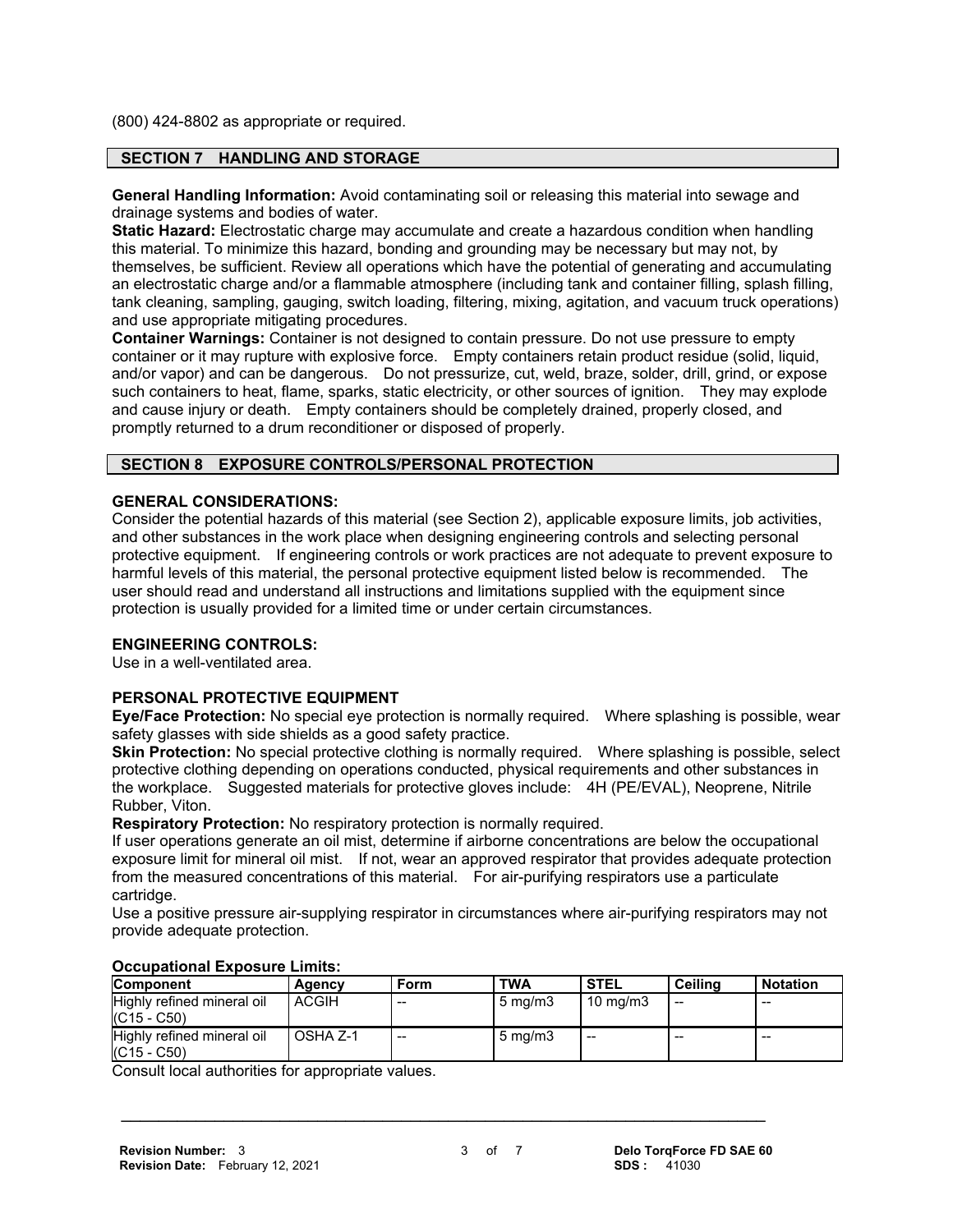#### **SECTION 9 PHYSICAL AND CHEMICAL PROPERTIES**

**Attention: the data below are typical values and do not constitute a specification.**

**Color:** Brown **Physical State:** Liquid **Odor:** Petroleum odor **Odor Threshold:** No data available **pH:** Not Applicable **Vapor Pressure:** No data available **Vapor Density (Air = 1):** No data available **Initial Boiling Point:** No data available **Solubility:** Soluble in hydrocarbons; insoluble in water **Freezing Point:** Not Applicable **Melting Point:** No data available **Density:** 0.8989 kg/l @ 15°C (59°F) (Typical) **Viscosity:** 24 mm2/s @ 100°C (212°F) (Minimum) **Coefficient of Therm. Expansion / °F:** No data available **Evaporation Rate:** No data available **Decomposition temperature:** No data available **Octanol/Water Partition Coefficient:** No data available

**FLAMMABLE PROPERTIES: Flammability (solid, gas):** No Data Available

**Flashpoint:** (Cleveland Open Cup) 220 °C (428 °F) (Minimum) **Autoignition:** No data available **Flammability (Explosive) Limits (% by volume in air):** Lower: No data available Upper: No data available

#### **SECTION 10 STABILITY AND REACTIVITY**

**Reactivity:** May react with strong acids or strong oxidizing agents, such as chlorates, nitrates, peroxides, etc.

**Chemical Stability:** This material is considered stable under normal ambient and anticipated storage and handling conditions of temperature and pressure.

**Incompatibility With Other Materials: Not applicable** 

Hazardous Decomposition Products: None known (None expected)

**Hazardous Polymerization:** Hazardous polymerization will not occur.

#### **SECTION 11 TOXICOLOGICAL INFORMATION**

**Information on toxicological effects**

**Serious Eye Damage/Irritation:** The eye irritation hazard is based on evaluation of data for product components.

**Skin Corrosion/Irritation:** The skin irritation hazard is based on evaluation of data for product components.

**Skin Sensitization:** The skin sensitization hazard is based on evaluation of data for product components.

**Acute Dermal Toxicity:** The acute dermal toxicity hazard is based on evaluation of data for product components.

 **\_\_\_\_\_\_\_\_\_\_\_\_\_\_\_\_\_\_\_\_\_\_\_\_\_\_\_\_\_\_\_\_\_\_\_\_\_\_\_\_\_\_\_\_\_\_\_\_\_\_\_\_\_\_\_\_\_\_\_\_\_\_\_\_\_\_\_\_\_ Acute Oral Toxicity:** The acute oral toxicity hazard is based on evaluation of data for product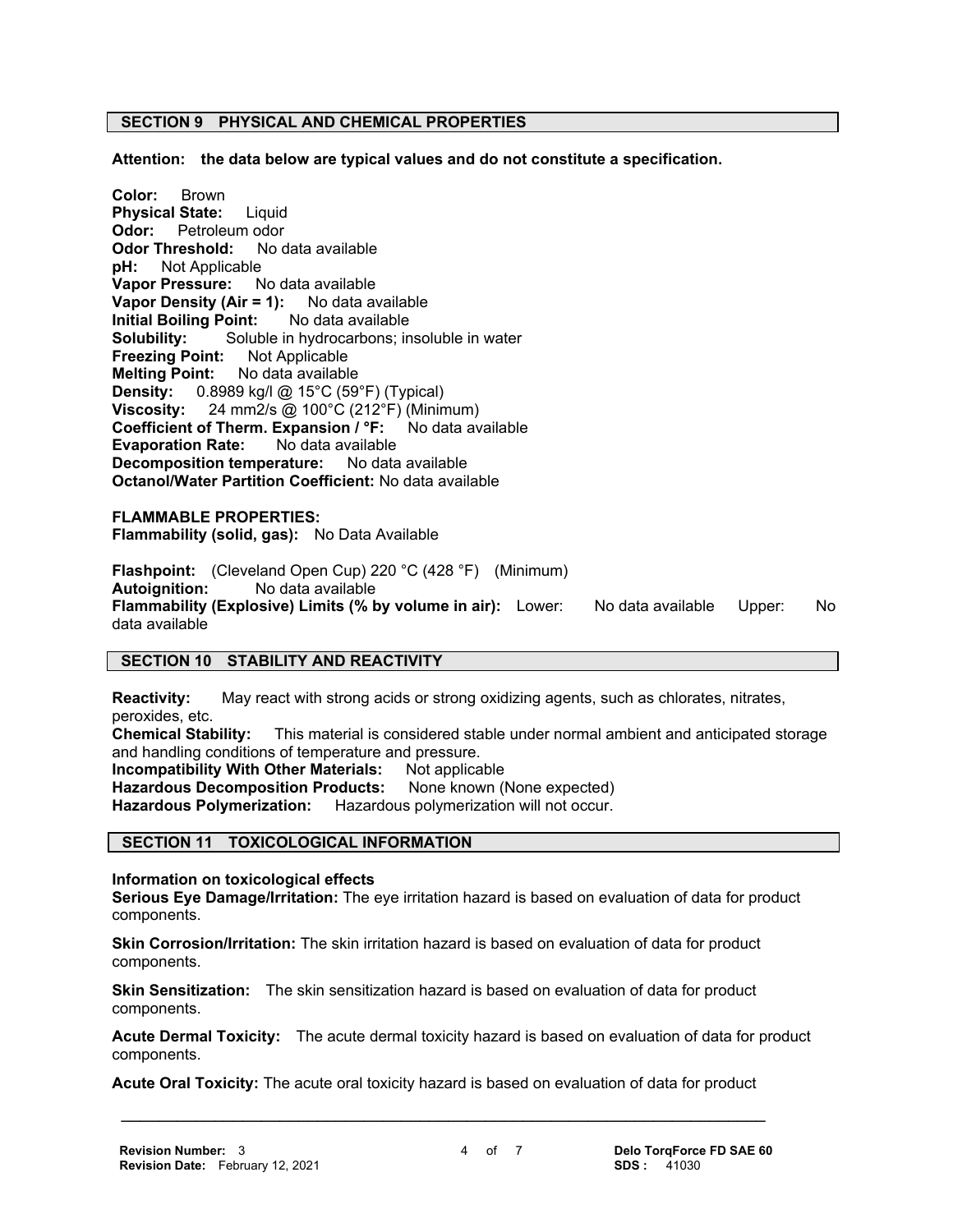components.

**Acute Inhalation Toxicity:** The acute inhalation toxicity hazard is based on evaluation of data for product components.

**Acute Toxicity Estimate:** Not Determined

**Germ Cell Mutagenicity:** The hazard evaluation is based on data for components or a similar material.

**Carcinogenicity:** The hazard evaluation is based on data for components or a similar material.

**Reproductive Toxicity:** The hazard evaluation is based on data for components or a similar material.

**Specific Target Organ Toxicity - Single Exposure:** The hazard evaluation is based on data for components or a similar material.

**Specific Target Organ Toxicity - Repeated Exposure:** The hazard evaluation is based on data for components or a similar material.

### **ADDITIONAL TOXICOLOGY INFORMATION:**

 This product contains petroleum base oils which may be refined by various processes including severe solvent extraction, severe hydrocracking, or severe hydrotreating. None of the oils requires a cancer warning under the OSHA Hazard Communication Standard (29 CFR 1910.1200). These oils have not been listed in the National Toxicology Program (NTP) Annual Report nor have they been classified by the International Agency for Research on Cancer (IARC) as; carcinogenic to humans (Group 1), probably carcinogenic to humans (Group 2A), or possibly carcinogenic to humans (Group 2B).

 These oils have not been classified by the American Conference of Governmental Industrial Hygienists (ACGIH) as: confirmed human carcinogen (A1), suspected human carcinogen (A2), or confirmed animal carcinogen with unknown relevance to humans (A3).

# **SECTION 12 ECOLOGICAL INFORMATION**

# **ECOTOXICITY**

This material is expected to be toxic to aquatic organisms. This material is expected to be harmful to aquatic organisms and may cause long-term adverse effects in the aquatic environment. The product has not been tested. The statement has been derived from the properties of the individual components.

#### **MOBILITY**

No data available.

#### **PERSISTENCE AND DEGRADABILITY**

This material is not expected to be readily biodegradable. The product has not been tested. The statement has been derived from the properties of the individual components.

### **POTENTIAL TO BIOACCUMULATE**

Bioconcentration Factor: No data available. Octanol/Water Partition Coefficient: No data available

# **SECTION 13 DISPOSAL CONSIDERATIONS**

Use material for its intended purpose or recycle if possible. Oil collection services are available for used oil recycling or disposal. Place contaminated materials in containers and dispose of in a manner consistent with applicable regulations. Contact your sales representative or local environmental or health authorities for approved disposal or recycling methods.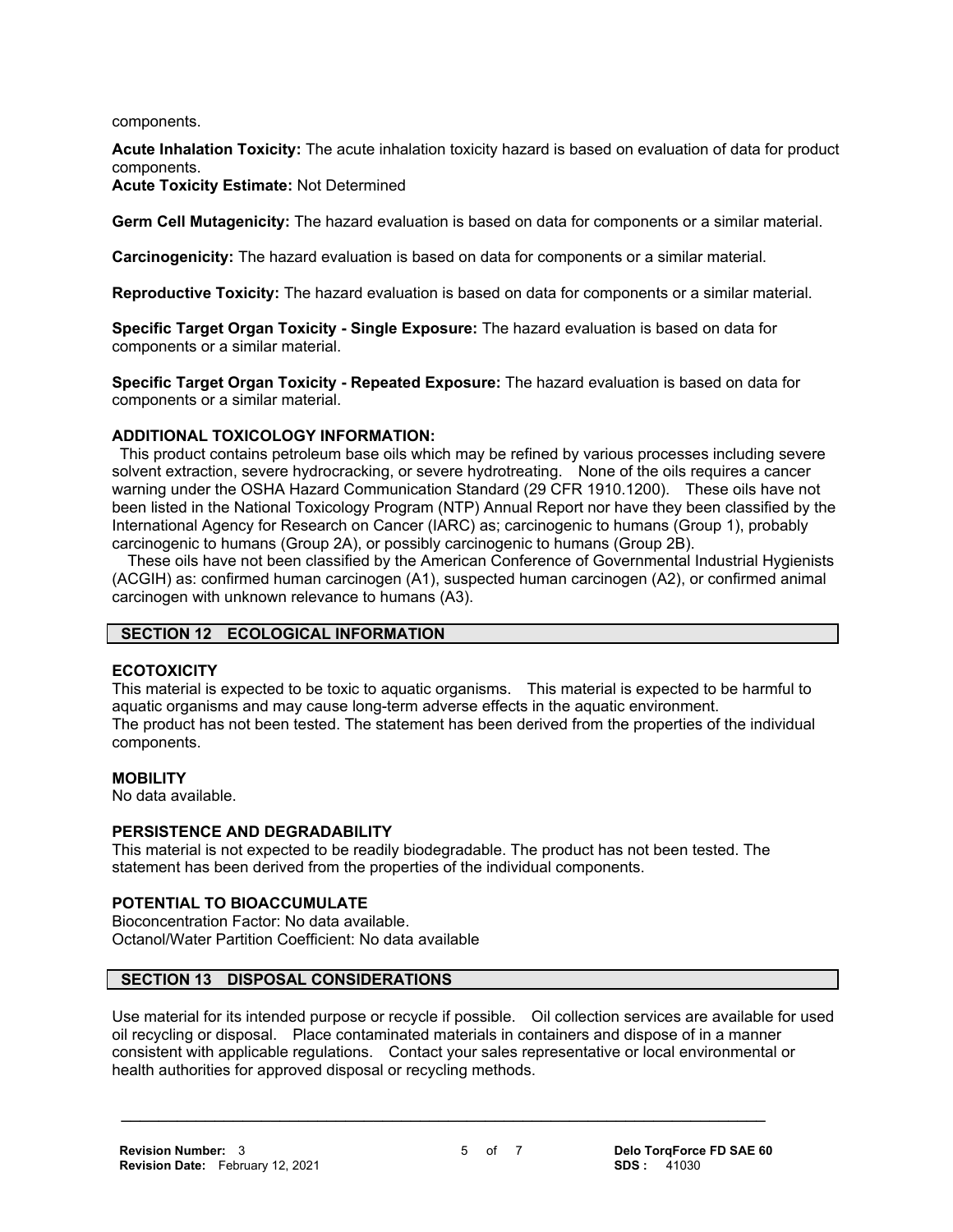# **SECTION 14 TRANSPORT INFORMATION**

The description shown may not apply to all shipping situations. Consult 49CFR, or appropriate Dangerous Goods Regulations, for additional description requirements (e.g., technical name) and modespecific or quantity-specific shipping requirements.

**DOT Shipping Description:** NOT REGULATED AS HAZARDOUS MATERIAL UNDER 49 CFR

**IMO/IMDG Shipping Description:** NOT REGULATED AS DANGEROUS GOODS FOR TRANSPORT UNDER THE IMDG CODE

**ICAO/IATA Shipping Description:** NOT REGULATED AS DANGEROUS GOODS FOR TRANSPORT UNDER ICAO

**Transport in bulk according to Annex II of MARPOL 73/78 and the IBC code:** Not applicable

#### **SECTION 15 REGULATORY INFORMATION**

**EPCRA 311/312 CATEGORIES:** Not applicable

#### **REGULATORY LISTS SEARCHED:**

| 01-1=IARC Group 1   | 03=EPCRA 313         |
|---------------------|----------------------|
| 01-2A=IARC Group 2A | 04=CA Proposition 65 |
| 01-2B=IARC Group 2B | 05=MA RTK            |
| 02=NTP Carcinogen   | 06=NJ RTK            |
|                     | 07=PA RTK            |

No components of this material were found on the regulatory lists above.

#### **CHEMICAL INVENTORIES:**

All components comply with the following chemical inventory requirements: AIIC (Australia), DSL (Canada), ENCS (Japan), IECSC (China), KECI (Korea), NZIoC (New Zealand), PICCS (Philippines), TSCA (United States).

#### **NEW JERSEY RTK CLASSIFICATION:**

Under the New Jersey Right-to-Know Act L. 1983 Chapter 315 N.J.S.A. 34:5A-1 et. seq., the product is to be identified as follows: PETROLEUM OIL (Gear oil)

#### **SECTION 16 OTHER INFORMATION**

**NFPA RATINGS:** Health: 0 Flammability: 1 Reactivity: 0

HMIS RATINGS: Health: 0 Flammability: 1 Reactivity: 0 (0-Least, 1-Slight, 2-Moderate, 3-High, 4-Extreme, PPE:- Personal Protection Equipment Index recommendation, \*- Chronic Effect Indicator). These values are obtained using the guidelines or published evaluations prepared by the National Fire Protection Association (NFPA) or the National Paint and Coating Association (for HMIS ratings).

**REVISION STATEMENT:** SECTION 15 - Chemical Inventories information was modified.

 **\_\_\_\_\_\_\_\_\_\_\_\_\_\_\_\_\_\_\_\_\_\_\_\_\_\_\_\_\_\_\_\_\_\_\_\_\_\_\_\_\_\_\_\_\_\_\_\_\_\_\_\_\_\_\_\_\_\_\_\_\_\_\_\_\_\_\_\_\_**

**Revision Date:** February 12, 2021